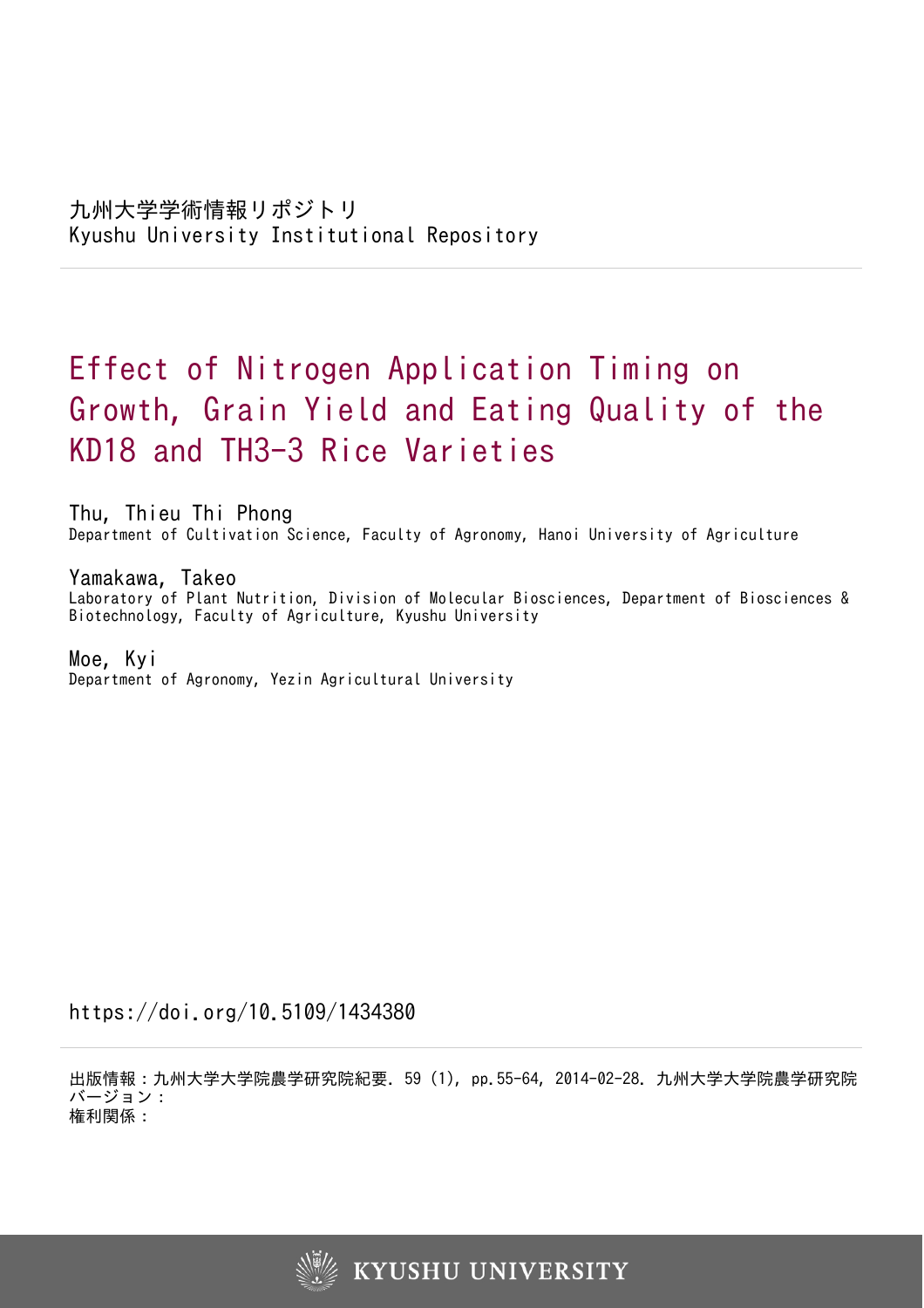## **Effect of Nitrogen Application Timing on Growth, Grain Yield and Eating Quality of the KD18 and TH3-3 Rice Varieties**

#### **Thieu Thi Phong THU1 , Takeo YAMAKAWA2 \* and Kyi MOE3**

Laboratory of Plant Nutrition, Division of Molecular Biosciences, Department of Biosciences & Biotechnology, Faculty of Agriculture, Kyushu University, 6–10–1 Hakozaki, Higashi–ku, Fukuoka 812–8581, Japan. (*Received October 28, 2013 and accepted November 11, 2013*)

This study examined the effect of nitrogen application timing on growth characteristics and seed quality in inbred KD18 and hybrid TH3–3 rice varieties. A pot experiment was conducted in 2012 in a greenhouse at Kyushu University, Japan. The treatments were T0 (no nitrogen application), T1 (40:40:20), T2 (50:50:0), T3 (50:30:20), and T4 (50:20:30), with the ratios indicating the percentages of total nitrogen applied at the basal, active tillering, and panicle initiation stages. Tiller number and panicle number were highest in T2. The soil plant analysis development (SPAD) value was higher in T2 until the panicle initiation stage, after which it was higher in T4 for both varieties. KD18 produced more grain weight in T4 and T2, whereas TH3–3 produced the highest grain weight in T3. Late nitrogen application timing (T3 and T4) increased the starch and amylopectin content of the hybrid rice and the protein content of the inbred rice.

**Key words**: Carbohydrate, eating quality, nitrogen application timing, protein, yield

## INTRODUCTION

Rice is the most important food crop and a major food grain for more than one–third of the world's population (Zhao *et al*., 2011). Many factors affect rice production, including climate, physical conditions of the soil, soil fertility, water management, weed control, cultivar, sowing date, seed rate, and fertilization. Nitrogen (N) is the main nutrient associated with yield (Hirzel *et al*., 2011; Angus *et al*., 1994; Wilson *et al*., 1994a; Sahrawat, 2006; Bouman *et al*., 2007; De–Xi *et al*., 2007), as N affects the growth and yield of rice (Yem, 1995). N availability promotes crop growth and tillering and determines the number of panicles and spikelets during the early panicle formation stage. This nutrient also provides a sink during the late panicle formation stage (Mae, 1997; Artacho *et al*., 2009). N fertilizer is a major essential plant nutrient and a key input for increasing crop yield (Dastan *et al*., 2012). As described in Eckert's (2011) Efficient Fertilizer Use Manual, timing has a major effect on the efficiency of N management systems. N should be applied to avoid periods of significant loss and to provide adequate N when the crop needs it most. The rate and timing of applying N are critical for optimum rice grain yield. N increases plant height, panicle number, leaf size, spikelet number, and number of filled spikelets (Dobermann and Fairhurst, 2000).

\* Corresponding author (E–mail: yamakawa@agr.kyushu–u.ac.jp)

The nutrient quality of rice is important for human health. Rice is a major source of dietary protein for most people in tropical Asia (Juliano, 1993). Rice quality is determined by the genetic characteristics of a variety, environment conditions, and cultivation practices. The amount and timing of N fertilizer application have obvious effects on caryopsis development and grain quality of rice (Wang, 2003). Research in the 1960s and 1970s demonstrated that grain protein could be significantly increased by ensuring adequate application of N fertilizer up to the panicle initiation stage (Nangju and De Datta, 1970; De Datta *et al*., 1972). Subsequent field research indicated that the rate and timing of applying N fertilizer must be carefully considered to achieve both high yield and high grain quality. In high–yield production systems, improved congruence between N supply and crop demand sometimes requires several split applications, including a final N top–dressing at the flowering stage (Perez *et al*., 1996). Amylose content is the most important factor affecting the cooking and eating quality of milled rice (Juliano, 1979). The composition and cooking quality of rice vary based on genetic, environmental, and agronomical factors. The cooking and eating quality of rice is related to starch content, partially because starch is the main component of milled rice and accounts for up to 95% of the dry matter (Fitzgerald *et al*., 2009). Amylose and amylopectin are two components of starch, and their proportion differs in different cultivars (Singh *et al*., 2006). Prolamin and glutelin are the two major storage proteins in rice grain (Furukawa *et al*., 2003). Baxter *et al*. (2006) reported that prolamin and glutelin have opposite effects on pasting and textural properties of rice flour. Increased prolamin content causes a decrease in pasting temperature, peak and final viscosities, gel hardness, and adhesiveness, but an increase in breakdown viscosity, whereas glutelin shows the opposite effect. Ning *et al*. (2010) reported that albumin and globulin

<sup>1</sup> Department of Cultivation Science, Faculty of Agronomy, Hanoi University of Agriculture, Trau Quy, Gia Lam, Ha Noi, Viet Nam. 2 Laboratory of Plant Nutrition, Division of Molecular

Biosciences, Department of Biosciences & Biotechnology, Faculty of Agriculture, Kyushu University, 6–10–1 Hakozaki, Higashi–ku, Fukuoka 812–8581, Japan.

<sup>3</sup> Department of Agronomy, Yezin Agricultural University, Yezin, Nay Pyi Taw, Myanmar.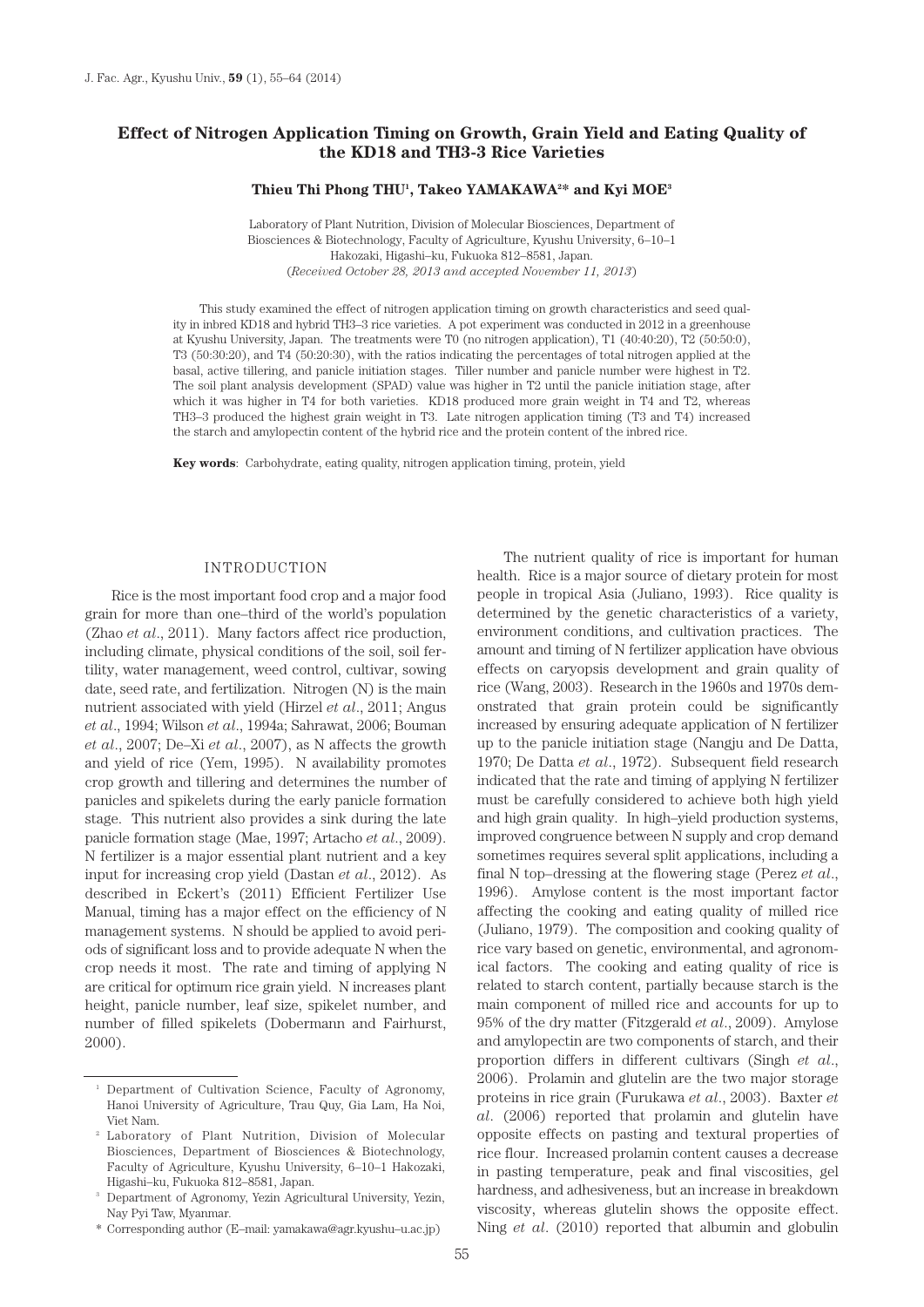are controlled more by genotypes than by N treatment, whereas prolamin and glutelin are largely determined by N.

Different rice cultivars are affected differently by N (Yoshida, 1981). N absorption by hybrid rice at the early growth stage is higher than that in inbred rice because of heterosis of the root system and N absorbing ability (Kobayashi, 1995). The heterosis for absorbing N and N use efficiency of F1 hybrid rice are higher than those of parent and inbred cultivars (Yang and Pham, 2009).

The present study examined the effects of N application timing on the (1) growth characteristics, (2) yield components, (3) and eating quality of the KD18 inbred and TH3–3 hybrid rice varieties.

#### MATERIALS AND METHODS

## **Pot preparation**

A pot experiment was conducted in a greenhouse at Kyushu University, Japan (33º37'N, 130º25'E, 3 m above the sea level). The soil was Kasuya soil (clay loam) from Kyushu University farm and was collected from the upper 20 cm layer in a rice cultivation field at 30 positions for pot experiment and at six positions by using steel cylinder tubes to determine soil physicochemical properties. The soil was dried under ambient condition, crushed into small pieces, ground to pass through a 2–mm sieve, and used to determine physicochemical properties. The soil physicochemical properties were examined before the experiment was set–up and are shown in Table 1. The salicylic acid– $H_2SO_4-H_2O_2$  soil digestion method (Ohyama *et al*., 1991) was used to analyze the total N content, total phosphorous content, and total potassium content. A 400–mg sample of air–dried soil was weighed, put in a test tube, and  $2 \text{ mL of } H_2SO_4$ was added to incubate overnight. Then, 100 mg of sodium thiosulfate was added to the tube and vortexed. The tube was heated, and the digested solution was transferred to a 50–mL volumetric flask. This digested solution was used to analyze the total N content by the indophenol method (Cataldo *et al*., 1974), total phosphorous content by the ascorbic acid method (Murphy and Riley, 1962), and total potassium content by atomic absorption spectrophotometry (Z5300, Hitachi, Tokyo, Japan).

Soil pH<sub>H<sub>2</sub>O (1:2.5 soil: H<sub>2</sub>O) and soil pH<sub>KCl</sub> (1:2.5 soil:</sub> KCl solution) were measured with a pH meter (Beckman Ф360 pH/ Temp/ mV Meter; Fullerton, CA, USA). Cation exchange capacity and exchangeable cations were determined by the ammonium acetate shaking extraction method (Muramoto *et al*., 1992) followed by the indophenol method (Cataldo *et al*., 1974) and atomic absorption spectrophotometry, respectively. Mineralizable N was determined using a soil incubation method following Sahrawat (1983) referring to Waring and Bremner (1964) and the indophenol method (Cataldo *et al*., 1974). Available phosphorous was determined by Truog's (1930) method followed by the ascorbic acid method (Murphy and Riley, 1962). The results of the chemical property evaluation are shown in Table 1.

**Table 1.** Chemical properties of the soil before the pot study

| Physicochemical properties                        | Value |
|---------------------------------------------------|-------|
| Soil pH (Soil: H <sub>2</sub> O; 1:2.5)           | 6.37  |
| Soil pH (Soil: KCl; 1:2.5)                        | 5.38  |
| Total N (%)                                       | 0.156 |
| Total $K0(%)$                                     | 0.594 |
| Total $P_0O_{\kappa}(\%)$                         | 0.254 |
| $CEC$ (cmol, $kg^{-1}$ )                          | 20.4  |
| Exc. Ca $(\text{cmol}, \text{kg}^{-1})$           | 4.75  |
| Exc. Mg $(\text{cmol}, \text{kg}^{-1})$           | 0.975 |
| Exc. K $(\text{cmol}, \text{kg}^{-1})$            | 0.328 |
| Exc. Na $(\text{cmol}, \text{kg}^{-1})$           | 1.30  |
| Available $P$ (mg $P_2O_2/100$ g oven dried soil) | 21.4  |
| Mineralizable N $(mg N/100 g)$ oven dried soil)   | 3.41  |
|                                                   |       |

CEC, cation exchangeable capacity; Exc., exchangeable.

In May 2012, the soil was ground to pass through a 2–cm sieve and put in a/2000 Wagner pots. The water content of the soil was measured to determine the weight of wet soil that was equivalent to 12 kg of dried soil. The pots were flooded with water immediately after applying the fertilizers and kept for 3 days prior to transplantation. Rice cultivation was carried out from May to October 2012.

## **Treatments and experimental design**

The rate of N:  $P_{0}O_{\epsilon}$ : K<sub>2</sub>O fertilizer application was 100: 60: 90 (kg ha<sup>-1</sup>). In the beginning, all phosphorous fertilizer (superphosphate), 50% of the potassium fertilizer (KCl), and urea according to treatment were mixed with half the soil before irrigating. The remaining 50% of the potassium fertilizer (KCl) was applied using the broadcast method at the panicle initiation stage. Nitrogen was broadcast when applied at the later times (active tillering and panicle initiation). The experiment was conducted using five different treatments including T0: no N application; T1 (40:40:20); T2 (50:50:0); T3 (50:30:20); and T4 (50:20:30). The ratios in each treatment indicate the percentages of total N applied at the basal, active tillering (AT), and panicle initiation (PI) stages (Table 2). The pot experiment in the greenhouse followed a randomized complete block design with three replications.

#### **Rice cultivation**

The KD18 inbred and TH3–3 hybrid rice varieties were used in this study. KD18 is a Chinese inbred rice imported into Vietnam. This variety is the most popular variety in Vietnam for its stable yield, wide adaptability to severe weather conditions, and high resistance to disease. Its average yield is  $5.0-5.5$  tons ha<sup>-1</sup>. The N:  $P_2O_5$ : K<sub>2</sub>O fertilizer was applied at a rate of  $90:60:70$  kg ha<sup>-1</sup>. respectively. The KD18 growth period lasts 95 days during summer/fall season (MARD 2009). The TH3–3 variety is two lines – hybrid rice (T1S–96/R3), created by Tram (2005) at Hanoi University of Agriculture, Hanoi, Vietnam. The TH3–3 growing period lasts 120–125 days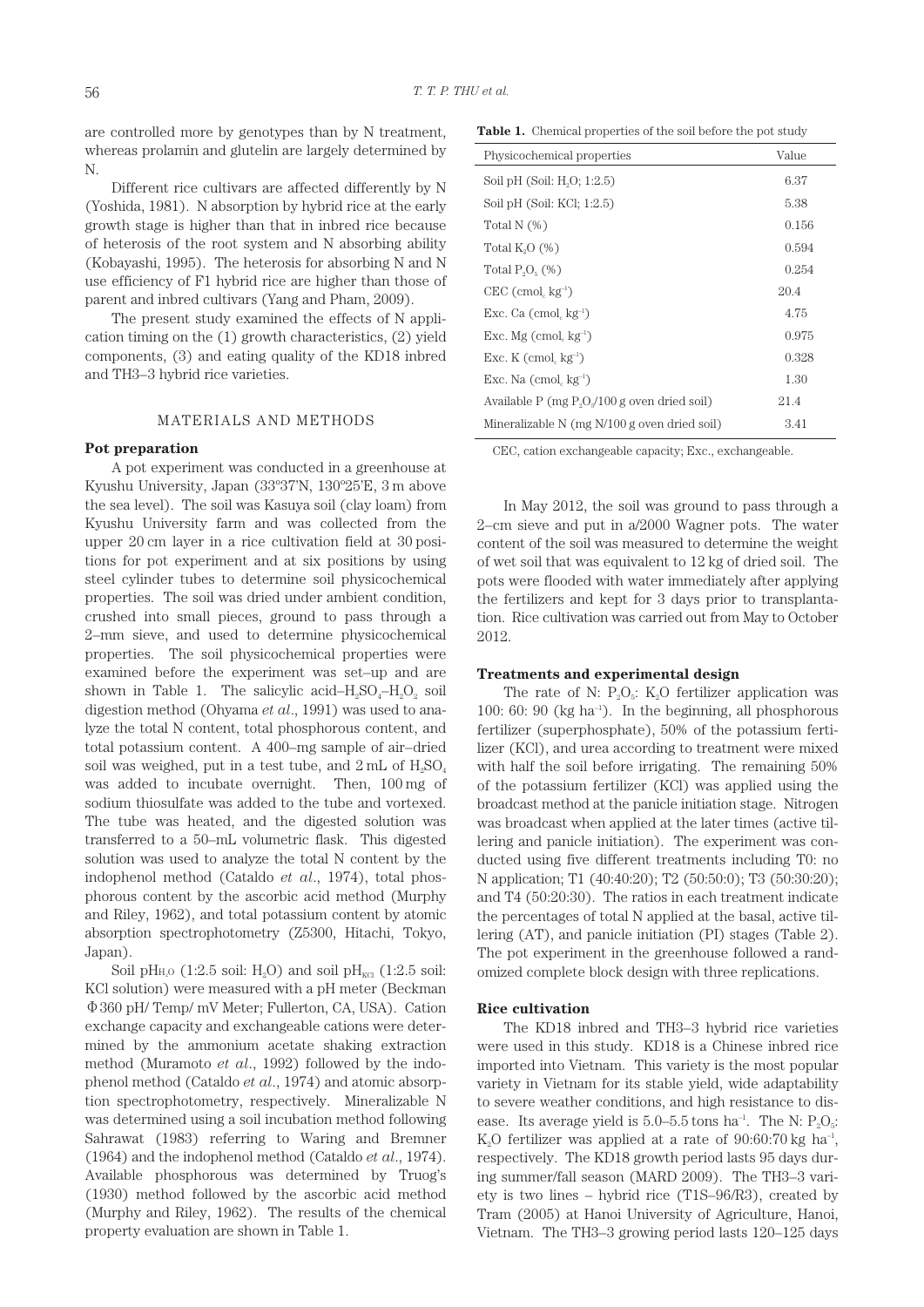during the spring, and 105–110 days during the summer/ fall. Average yield is  $6.5-8.0$  tons ha<sup>-1</sup>. The N:  $P_2O_5$ : K<sub>2</sub>O fertilizer was applied at a rate of  $100:70:100 \text{ kg } \text{ha}^{-1}$ , respectively. Rice seedlings were prepared using a commercial seedbed soil (Kokuryu Baido, Seisin Sangyo Co., Kitakyushu, Japan). Rice seeds were sterilized and incubated at 25°C for 24 h. Three seeds were sown in each shell (1 hill) with seedbed soil and kept in a tray with water. The water level was kept at 2–3 cm. The 21–day– old seedlings were transplanted in two hills per pot on June 20, 2012. Tap water was used for irrigation, and the water level was maintained at 2–3 cm above the soil surface until maturity.

#### **Rice growth characteristics**

During the rice cultivation period, the tiller number, plant height, and soil plant analysis development (SPAD) value were recorded weekly during the fast–growing stage (10–75 days after transplant) and at 2–week intervals thereafter. The SPAD value was measured with a chlorophyll meter (SPAD–502, Konica Minolta Sensing Inc., Osaka, Japan). The uppermost fully expanded leaf was used to measure the SPAD value before the panicle initiation stage, and the flag leaf was used subsequently. Dry weight and yield components were recorded at harvesting time. At maturity, the rice plants were cut 2–3 cm above the ground, and dry matter weight and seed weight were determined. Grain weight was estimated at 14% moisture content. The harvest index was calculated by dividing economic yield (seed weight) by biological yield (total dry matter weight) (Yoshida, 1981).

#### **Rice quality**

Brown rice was vacuum–freeze dried and ground to a fine powder. The brown rice powder was used to analyze quality parameters, including starch content, amylose and amylopectin contents, total protein, and protein fraction content.

Starch was extracted using perchloric acid and determined using the anthrone method of Yoshida (1976). Starch content was calculated based on the weight of the brown rice powder. A 50–mg of vacuum–freeze dried brown rice powder was placed in a centrifuge tube, 80% ethanol was added, and the tube was kept in an 80–85°C water bath for 30 minutes. Then, the tube was centrifuged at 2,000 rpm for 10 minutes. This extraction procedure was repeated three times. The precipitate was oven dried at 80°C for 2 h, 1 mL of distilled water was added, and the solution was kept in a boiling water bath for 15 minutes (stirred tube occasionally by vortex). When the tube was cool,  $1 \text{ mL of } 9.2 \text{ N HClO}_4$  was added while mixing constantly by vortex. The suspension was brought up to 5 mL with distilled water, mixed well by vortexing, centrifuged, and decanted into a 50–mL volumetric flask. Next,  $1 \text{ mL of } 4.6 \text{ N HClO}_4$  was added to the residue. The suspension was brought up to 5 mL with distilled water, mixed well by vortex, centrifuged, and decanted to combine with the previous extract in the 50–mL volumetric flask, which was filled up with distilled water. A 0.5–mL aliquot of the starch extract solution was diluted with 4.5 mL of distilled water, kept in an ice bath, and 10 mL of anthrone reagent was added slowly (0.2% anthrone in  $H_2SO_4$  solvent) allowed it ran down the side of tube; the solution was then mixed well. Finally, the tube was kept in a boiling water bath for exactly 7.5 min and immediately cooled down in ice. A glucose standard was used to prepare the standard curve. Starch content and the glucose standard curve were determined by measuring absorbance at a wavelength of 630 nm, and the content was calculated following the method of Holm *et al*. (1986):

Startch = 
$$
\frac{\mu \text{g of glucose} \times 10^{-3} \times \text{a} \times 0.9}{\text{mg of sample weight}}
$$

$$
\times 100 \text{ (where } \text{a is the dilution factor)}
$$

Amylose and amylopectin contents were determined according to the method of Juliano (1971). For the digestion, 100 mg of brown rice powder was weighed and added to test tubes. Then 1 mL of 95% ethanol and 9 mL of 1 N NaOH were added. The sample glass tubes were heated in a boiling water bath for 10 minutes, cooled, transferred to a 100–mL volumetric flask, filled up, and then transferred to 100 mL plastic boxes. Five milliliters of this starch solution was pipetted into a 100–mL volumetric flask, and 1 mL of 1 N acetic acid and 2 mL of iodine solution (0.2 g of iodine and 2.0 g of potassium iodine in 100 ml of aqueous solution) were added. The solution was brought up to volume with distilled water, shaken, and allowed to stand for 20 min before measuring absorbance at 620 nm using a spectrophotometer. For the standard curve, 100 mg of dried amylose (amylose from potato, Sigma–Aldrich, Co., St. Louis, MO, USA) was mixed with 2.5 mL ethanol and 22.5 mL 1 N NaOH, heated in a boiling water bath for 10 min, cooled, transferred to a 250–mL volumetric flask, and then trans-

Table 2 **Table 2.** Amount of N applied per growth stage in the treatments (% of total N amount)

| Basal<br>Treatments |    | Active tillering stage | Panicle initiation stage | <b>Note</b>         |  |
|---------------------|----|------------------------|--------------------------|---------------------|--|
|                     |    |                        |                          |                     |  |
| T0(0:0:0)           |    |                        | 0                        | No N application    |  |
| T1(40:40:20)        | 40 | 40                     | 20                       | Standard in Vietnam |  |
| T2(50:50:0)         | 50 | 50                     | $\overline{0}$           |                     |  |
| T3(50:30:20)        | 50 | 30                     | 20                       |                     |  |
| T4(50:20:30)        | 50 | 20                     | 30                       |                     |  |

The N percentage calculation was based on 100 kg N ha<sup>-1</sup>.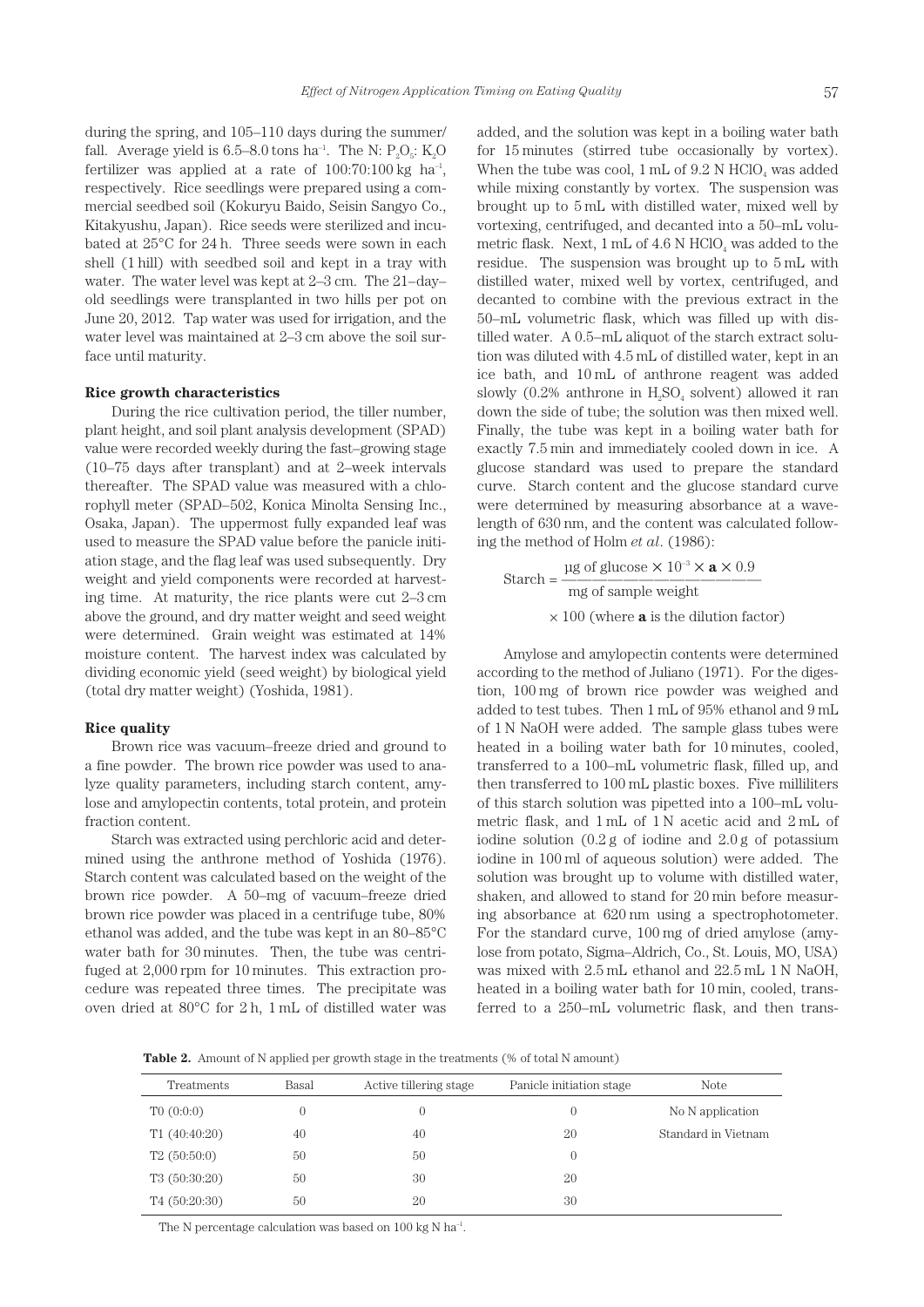

**Fig. 1.** Changes in tiller number and soil plant analysis development (SPAD) value with differences in nitrogen application timing. T0: none N; T1: 40:40:20; T2: 50:50:0; T3: 50:30:20; T4: 50:20:30; AT, active tillering (2<sup>nd</sup> application) ; PI, panicle initiation  $(3<sup>rd</sup>$  application); DAT, days after transplant.

ferred to a plastic bottle and maintained at 4°C. A blank without amylose was used for the standard curve. Aliquots of 0, 1, 2, 3, 4, and 5 mL of amylose stock solution were placed in 100–mL volumetric flasks, brought up to 5 mL with blank solution (with a pipet, 5, 4, 3, 2, 1, 0 mL), and then treated in the same manner as the samples above. Absorbance was measured at 620 nm, and amylose content was calculated from the standard curve. Amylopectin content was calculated by subtracting starch content from amylose content.

Total protein content was calculated by multiplying total N by 5.95 (Juliano, 1994). The brown rice powder was digested using H<sub>2</sub>SO<sub>4</sub>–H<sub>2</sub>O<sub>2</sub> digestion (Ohyama *et al.*, 1991) and then analyzed for total N content following the indophenol method (Cataldo *et al*., 1974).

The protein fraction content was determined according to Ju (2001) with some modified steps for the extraction. A 200 mg of freeze–dried brown rice powder was added to 12 mL Nalgene centrifuge plastic test tubes. The

rice powder was defatted with 2 mL cyclohexane, mixed well by vortex, shaken at 150 rpm for 2 h, and centrifuged at 6,500 rpm for 30 minutes, and then the supernatant was discarded. The defatted rice flour was completely dried under a vacuum. Among four protein fractions, the albumin fraction was first extracted with distilled water. A 2 mL of distilled water was added and mixed well by vortex. Ultrasound was done for 20 sec at 0°C in an ice bath, and then the sample was mixed by vortex. This procedure was repeated nine times (total 3 min of ultrasound). Next, the sample was centrifuged at 6,500 rpm for 30 min. The supernatant was decanted into a 10–mL volumetric flask. This albumin extraction was repeated three times. The volumetric flask was filled up with distilled water, and the residue was used for the next extraction. After extracting the albumin, the globulin, prolamin, and glutelin extractions were performed with 2 mL each of 5% NaCl, 70% ethanol, and 0.4% NaOH, respectively. The extraction method was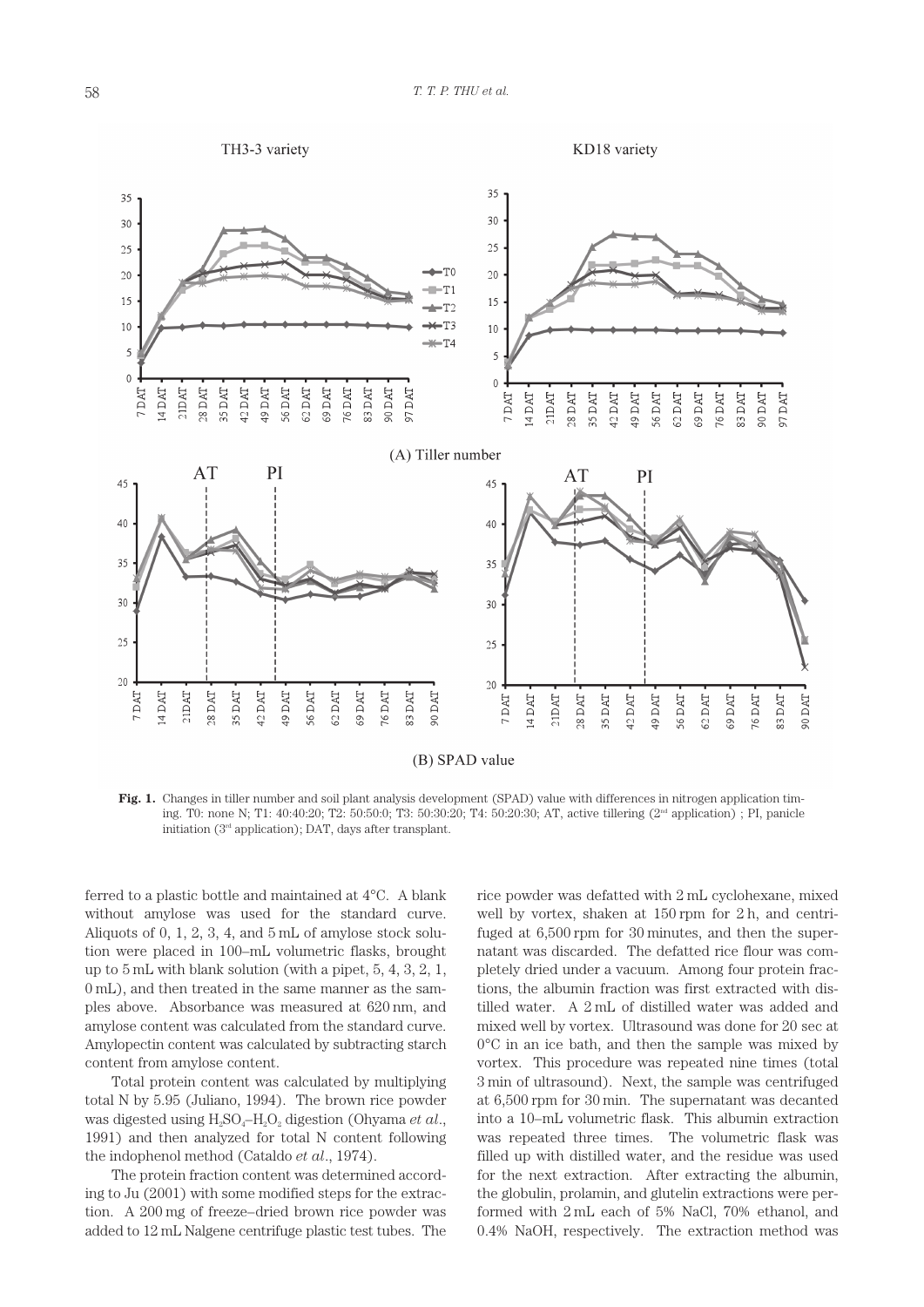the same for all protein fractions. The supernatant of each protein fraction was digested with  $H_2SO_4-H_2O_2$ (Ohyama *et al*., 1991), total N content was analyzed following the indophenol method (Cataldo *et al*., 1974), and protein content was calculated by multiplying by 5.95 (Juliano, 1994).

## **Statistical analysis**

Analysis of variance was used to test for differences, and Tukey's HSD test was used to calculate the least significant difference at the 5% probability level using STATISTIX 8 (Analytical Softwar*et al*.,lahassee, FL, USA).

## RESULTS

## **Plant growth characteristics Tiller number**

The tiller number per hill increased gradually at the early vegetative stage and reached a peak 35 days after transplant (DAT) to 56 DAT. Then, it decreased continuously up to harvest time in both varieties. Total tiller number was affected significantly by N application timing (NAT). The N treatments produced a significantly higher value than the no N application, and TH3–3 produced a higher tiller number than that of KD18 (Fig. 1A). The highest tiller number was observed in T2 (50:50:0) during the whole growth period of both varieties, followed by T1, T3, and T4.

## **SPAD value**

The SPAD value is a very important plant growth characteristic because it provides the relative chlorophyll content of the rice plant leaf. In this study, the KD18 SPAD value was higher than that of TH3–3 during the rice growing period (Fig. 1B). SPAD values for TH3–3 were higher in the N application treatments than in the no N application treatment until 76 DAT, after which the values of all treatments were within the same range. The KD18 SPAD values were higher in the N application treatments until 62 DAT, and then the SPAD value of the no N application treatment was higher than the others at ripening time. Among application treatments, TH3–3 produced the highest SPAD value in T2 after the second N application, followed by T1, T3, and T4. The SPAD value of this variety after the third N application increased in T4 (highest value), followed by T1, T3, and T2. After the N application of KD18 at the AT stage, T2 had the highest value, followed by T1, T3, and T4. After the third N application at the PI stage, the SPAD value increased in T4 (highest value), followed by T1, T2, and T3.

## **Dry matter accumulation**

Dry matter weight was significantly different between the N application treatments and the no N application treatment. TH3–3 produced greater dry matter weight than that of KD18. The NATs did not produce a significant difference in dry matter weight among the N application treatments in either variety. However, T2 pro-



**Fig. 2.** Dry matter weight with differences in nitrogen application timing. Values with the same cased letter are not significantly different according to Tukey's HSD test (P  $< 0.05$ ).

duced the highest value  $(136.93 \text{ g }$  pot<sup>-1</sup>) in KD18, and both T2 (151.33 g pot<sup>-1</sup>) and T3 (151.43 g pot<sup>-1</sup>) produced the highest values in TH3–3 (Fig. 2).

#### **Yield component and grain weight**

Table 3 shows that the NATs produced different responses in the two varieties in terms of panicle number. The panicle number per hill was significantly different among the N application treatments for TH3–3 but was similar for KD18. TH3–3 produced the highest number of panicles in T2 (15.83 hill<sup>-1</sup>) followed by T3 (14.67 hill<sup>-1</sup>) and was significantly higher than T1  $(14.22 \text{ hill}^{-1})$  and T4  $(14.17 \text{ hill}^{-1})$ .

The results of the statistical analysis showed that the interaction effects between varieties and NATs on the percentage of filled seed, grain weight, and harvest index were significant. In contrast, no differences were observed in spikelet number per panicle or 1000–grain weight. The percentage of filled seed was higher in KD18 than in TH3–3. The highest filled seed percentage value was recorded in T4 (83.57%) for KD18, and the lowest value was recorded in T4 (64.55%) and T0 (63.53%) for TH3–3. As a result, KD18 produced the highest grain weight in T4  $(64.41 g$  pot<sup>-1</sup>) and TH3-3 produced the



**Fig. 3.** Changes in grain weight with differences in NAT. Values with the same cased letters are not significantly different according to Tukey's HSD test  $(P < 0.05)$ .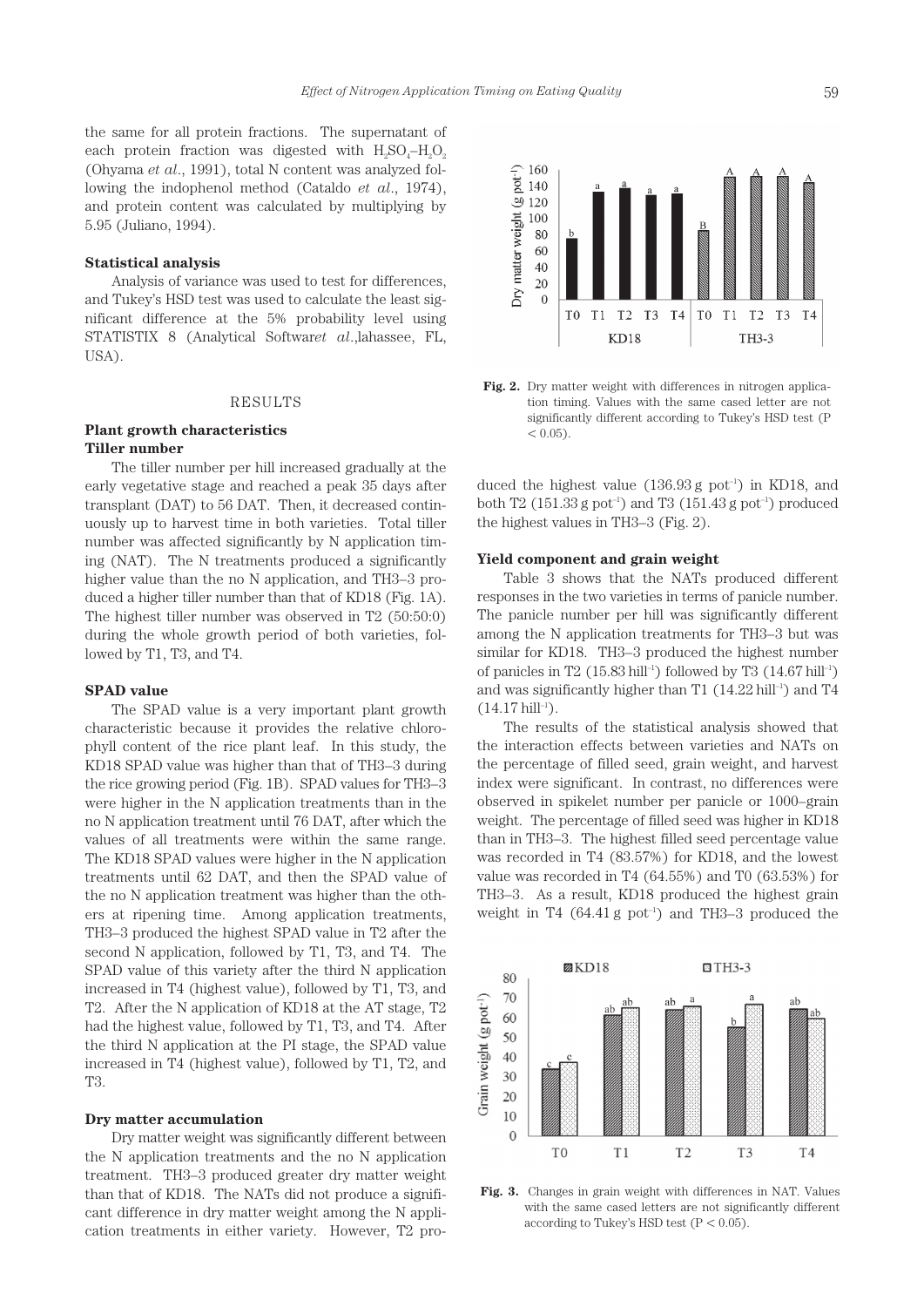highest yield in T3 (66.71 g pot<sup>-1</sup>) and T2 (65.63 g pot<sup>-1</sup>) (Fig. 3). The harvest index ranged from 0.41 (T4, in TH3–3) to 0.49 (T4, in KD18) (Table 3).

## **Rice quality**

Table 4 shows the results for rice quality. The starch and amylopectin contents of TH3–3 significantly responded to the NATs, but those of KD18 did not.

| Treatments         |               | Panicle<br>number/hill | Spikelet<br>number/panicle | Filled seed<br>(% ) | $1000$ –grain<br>weight $(g)$ | Grain weight<br>(g <sub>pot</sub> ) | Harvest<br>index  |
|--------------------|---------------|------------------------|----------------------------|---------------------|-------------------------------|-------------------------------------|-------------------|
| KD <sub>18</sub>   | T0(0:0:0)     | 9.17 <sub>b</sub>      | 147.73                     | 70.34c              | 17.97                         | 34.01c                              | $0.45$ ab         |
|                    | T1(40:40:20)  | 13.00a                 | 164.99                     | 77.96 b             | 18.35                         | 61.20ab                             | $0.46$ ab         |
|                    | T2(50:50:0)   | 13.50a                 | 159.92                     | 82.02 ab            | 18.18                         | 64.09 ab                            | $0.47$ ab         |
|                    | T3 (50:30:20) | 13.25a                 | 157.56                     | 78.65 ab            | 18.54                         | 55.10 b                             | 0.43 <sub>b</sub> |
|                    | T4(50:20:30)  | 12.83a                 | 165.49                     | 83.57 a             | 18.21                         | 64.41 ab                            | 0.49a             |
| Probability        |               | < 0.001                | ns                         |                     | <sub>ns</sub>                 |                                     |                   |
| TH <sub>3-3</sub>  | T0(0:0:0)     | 9.67 C                 | 130.35                     | 63.53 e             | 23.27                         | 37.23 c                             | $0.44$ ab         |
|                    | T1(40:40:20)  | 14.22 B                | 142.01                     | 68.99 cd            | 23.00                         | 64.93 ab                            | $0.44$ ab         |
|                    | T2(50:50:0)   | 15.83 A                | 125.51                     | 72.73c              | 22.74                         | 65.63 a                             | $0.43$ ab         |
|                    | T3(50:30:20)  | 14.67 AB               | 143.5                      | 69.17 cd            | 22.86                         | 66.71 a                             | $0.44$ ab         |
|                    | T4(50:20:30)  | 14.17 B                | 143.35                     | 64.55 de            | 22.52                         | 59.45 ab                            | 0.41 <sub>b</sub> |
| Probability        |               | < 0.001                | ns                         |                     | ns                            |                                     |                   |
| Source of variance |               |                        |                            |                     |                               |                                     |                   |
| N                  |               |                        |                            | 0.0023              |                               | < .0001                             | 0.4896            |
| Variety            |               |                        |                            | < .0001             |                               | 0.0208                              | 0.0015            |
| N*Variety          |               | ns                     | ns                         | 0.0427              | <b>ns</b>                     | 0.0089                              | 0.0169            |

Table 3. Effect of nitrogen application times on yield components and harvest index

Values with the same cased letter in the same column are not significantly different according to Tukey's HSD test (P < 0.05).

**Table 4.** Rice qualities of KD18 and TH3–3 under the different treatments of nitrogen (% of brown rice powder)

| Treatments         |               | Carbohydrate content |         | Protein content |         |         |                    |                   |           |
|--------------------|---------------|----------------------|---------|-----------------|---------|---------|--------------------|-------------------|-----------|
|                    |               | Starch               | Amylose | Amylopectin     | Total   | Albumin | Globulin           | Prolamin          | Glutelin  |
| KD18               | T0(0:0:0)     | 64.35 с              | 32.93   | 31.42c          | 5.92a   | 0.87    | 0.57a              | $0.16$ ab         | 3.41 b    |
|                    | T1(40:40:20)  | 63.95c               | 33.15   | 30.80c          | 5.77 ab | 0.75    | $0.54$ ab          | $0.16$ ab         | 3.53 ab   |
|                    | T2(50:50:0)   | 65.13c               | 32.96   | 32.17c          | 5.78 ab | 0.80    | 0.52 <sub>bc</sub> | $0.13$ ab         | 3.41 b    |
|                    | T3(50:30:20)  | 64.11c               | 33.11   | 31.49 с         | 6.12a   | 0.74    | 0.57a              | 0.19a             | 3.71 a    |
|                    | T4 (50:20:30) | 64.35 с              | 32.87   | 31.47 c         | 5.93 a  | 0.79    | $0.56$ ab          | $0.14$ ab         | 3.44 b    |
| Probability        |               |                      | ns      |                 |         | ns      |                    |                   |           |
| TH3-3              | T0(0:0:0)     | 66.74 bc             | 29.29   | 37.45 b         | 5.36 с  | 0.79    | $0.48$ cd          | 0.11 <sub>b</sub> | 3.31 bc   |
|                    | T1(40:40:20)  | 69.27 ab             | 28.68   | $40.61$ ab      | 5.26 с  | 0.77    | 0.45d              | 0.10 <sub>b</sub> | $3.14$ cd |
|                    | T2(50:50:0)   | 66.60 bc             | 28.98   | 37.62 b         | 5.44 bc | 0.76    | 0.47d              | $0.12$ ab         | $3.15$ cd |
|                    | T3(50:30:20)  | 70.76 a              | 29.27   | $41.49$ ab      | 5.24c   | 0.78    | 0.45d              | 0.10 <sub>b</sub> | $3.12$ cd |
|                    | T4 (50:20:30) | 71.32 a              | 29.53   | 41.79 a         | 5.32 c  | 0.89    | 0.44d              | 0.09 <sub>b</sub> | 2.94d     |
| Probability        |               |                      | ns      |                 |         | ns      |                    |                   |           |
| Source of variance |               |                      |         |                 |         |         |                    |                   |           |
| N                  | 0.0197        |                      | 0.0812  |                 | 0.4302  |         | 0.0452             | 0.3010            | 0.0066    |
| Variety            | < .0001       |                      | < .0001 |                 | < .0001 |         | < .0001            | 0.0002            | < .0001   |
| N*Variety          | 0.0028        | ns                   | 0.0214  |                 | 0.0545  | ns      | 0.0066             | 0.0595            | 0.0028    |

Values with the same cased letter in the same column are not significantly different according to Tukey's HSD test (P<0.05). Protein content was calculated by multiplying total N by 5.95; N content was determined by salicylic acid–H<sub>2</sub>SO<sub>4</sub>–H<sub>2</sub>O<sub>2</sub> digestion (Ohyama *et al*., 1991) followed by the indophenol method (Cataldo *et al*., 1974).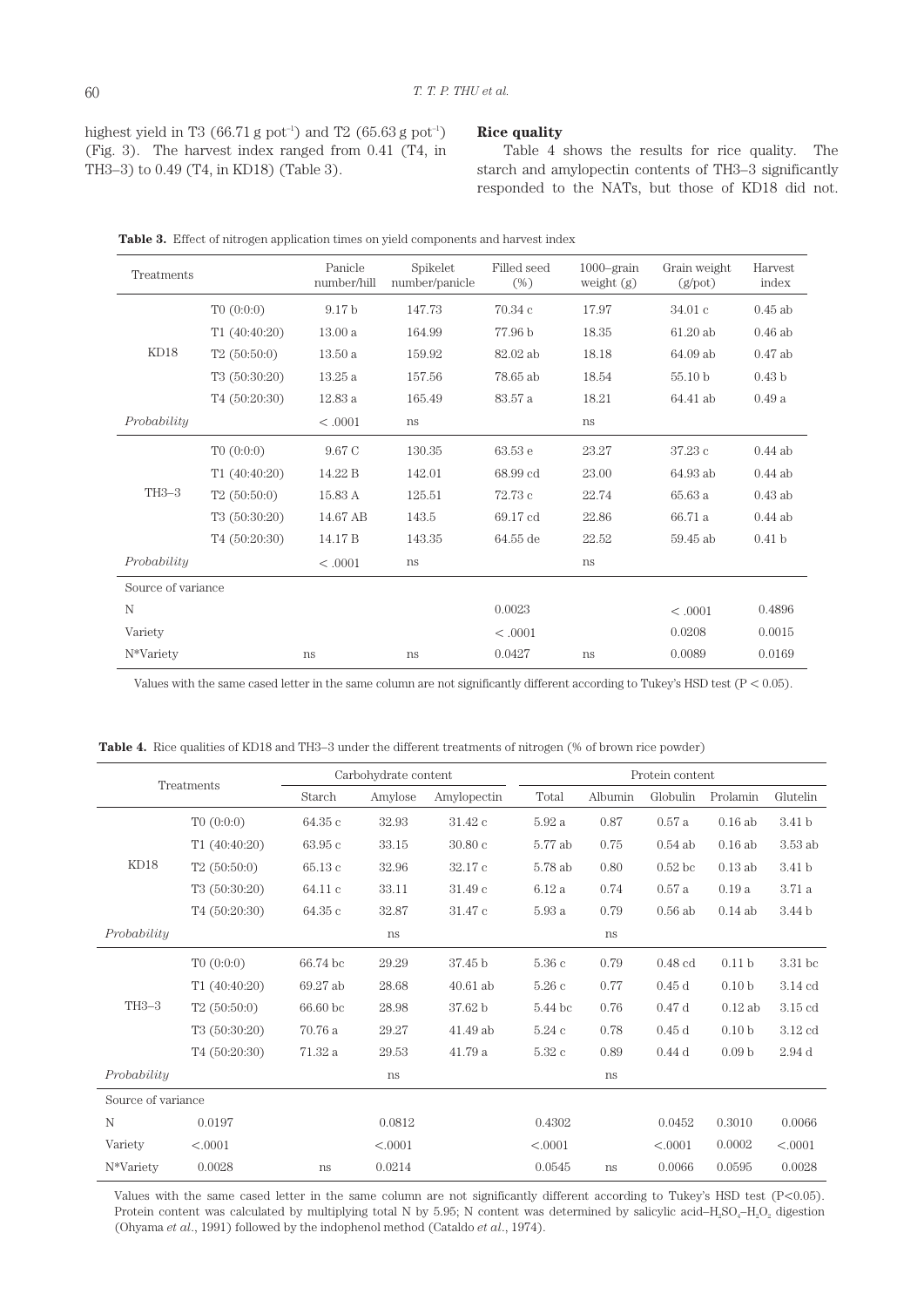TH3–3 produced greater starch and amylopectin contents than those of KD18, and the highest values were recorded for TH3–3 in T3 (70.76% starch, 41.49% amylopectin) and T4 (71.32% starch, 41.79% amylopectin). In contrast, the total protein of KD18 responded significantly to NATs, whereas that of TH3–3 did not. The highest total protein content was found for KD18 in T3 (6.12%), which was similar to T4 (5.93%) and T0 (5.92%). No differences in amylose content were observed between the two varieties and among all treatments.

The four main rice protein fractions are albumin, globulin, prolamin, and glutelin. In this study, those protein fractions were extracted sequentially to measure their content. The results are shown in Table 4. The interaction effect between varieties and NATs for globulin, prolamin, and glutelin contents was significant, whereas albumin content was not affected by the interaction.

## DISCUSSION

**Soil**

The soil used was clay loam under yearly rice cultivation. The analytical results of the chemical properties in Table 1 show that the soil was slightly acidic (pH 6.37, dry condition) (Horneck, 2011). The optimum soil pH for rice growth is 5.5–6.5 under dry conditions and 5.5– 7.2 under flood conditions (Landon, 1991; De Datta, 1981). Total N content was 0.156%, which was in the moderate range (Ilaco, 1985; Landon, 1991). Medium levels of cation exchange capacity  $(20.4 \text{ cmol s kg}^{-1})$ , exchangeable K  $(0.328 \text{ cmol}, \text{kg}^{-1})$ , and available P  $(21.4 \text{ mg } P<sub>2</sub>O<sub>5</sub> 100 g<sup>-1</sup> soil) were recorded (Landon 1991).$ Available N was low  $(3.4 \text{ mg } 100 \text{ g}^{-1} \text{ soil})$  according to the FDDD (1990). Thus, the soil was assumed to be in a low fertility condition.

## **Plant growth characteristics**

In both rice varieties, the NATs had clear effects on tiller production during the growth stage, particularly from the second N application (AT stage) to the third N application (PI stage). Although the amount of total N was the same in all treatments, different NATs caused a difference in the amount of N used during the growth stage. As a result, 100% of the N was applied at the basal and AT stages until the second N application in T2 (50:50:0) in which the highest tiller number was observed. A dose of N at the tillering stage is essential for optimum tiller number in rice because N has a positive influence on the production of tiller number per plant, yield, and yield attributes (BRRI, 1990). In addition, 70% of the N was applied as the lowest N level among the N application treatments until the AT stage in T4 (50:20:30); in this treatment, both rice varieties produced the lowest tiller number. Vaiyapuri *et al*. (1998) and Sathiya and Ramesh (2009) reported that the N requirement is higher during the early transplant to tillering stage in rice. Moreover, the total tiller number per hill was found to increase following the application of N at transplant or by two equal split dressings at transplanting and tillering (Shoo *et al*., 1989). The N absorbed during the vegetative period mainly promotes early growth of the plant and increases the number of tillers (Makino *et al*., 1984). After the final application of N fertilizer, total tiller number decreased in both varieties.

Unlike in upland crops, the amount of nitrate in paddy rice leaves is not significant; thus, the N status in the leaf could be measured by the SPAD value (Takebe and Yoneyama, 1989). The SPAD value is very important to evaluate current growth status because it shows the relative chlorophyll content of the rice plant leaf. Because 35 is a critical SPAD value for the IR72 cultivar during a dry season, fertilizer should be applied whenever the SPAD value falls below this number (Peng *et al*., 1996). In general, the SPAD value was lower in TH3–3 compared with that in KD18. In particular, the SPAD value in TH3–3 was generally  $<$  35 and in the same range as the no N application treatment during the late growth period. This may have occurred because TH3–3 is a hybrid rice, in which growth heterosis started at the beginning and a stronger root system was observed. In addition, good weather conditions in Japan helped to promote rice growth, and no disease or insects were observed during the cultivation period. Kobayashi (1995) reported that N absorption by hybrid rice is higher than that of inbred rice at the early growth stage because of root system heterosis and increased N absorptive ability. In our study, TH3–3 produced a larger plant body during the early growth stage, and the tiller number produced by TH3–3 was significantly higher than that of KD18 during 21–49 DAT (Fig. 1A). Thus, the application of 100 kg N ha<sup>-1</sup> may not be sufficient for TH3–3 under Japan's cultivation conditions. A higher N level should be applied for further study of TH3–3 in Japan.

The SPAD value of the flag leaf during the later growth stage increased in KD18, whereas it was stable in TH3–3. Many authors have reported that the SPAD value and N content in the flag leaf depend on the growth stage and cultivar and are poorly correlated with plant N demand (Turner and Jund, 1994; Hussain *et al*., 2000; Yoshida, 1981). Aung *et al*., (2011) found that the SPAD value increases in the flag leaf of the Manawthuka rice variety, which has growth characteristics similar to those of the KD18 rice variety.

Both rice varieties showed the same pattern of change in the SPAD value according to NATs. The SPAD value was high during the early growth stage and low during the later growth period. A difference in SPAD values was observed among treatments due to the different amounts of applied N. After the second N application (27 DAT), SPAD values were the highest in T2 followed by T3, T1, and T4; in these treatments, the rice received N amounts of 100% (T2), 80% (T3), 80% (T1), and 70% (T4), respectively. After the third N application, T4 produced the highest value because the remaining N amount was highest in this treatment (30%). The SPAD value in the no N application treatment during the late growth period was in the same range as the N application treatments, and this value in KD18 was higher than the N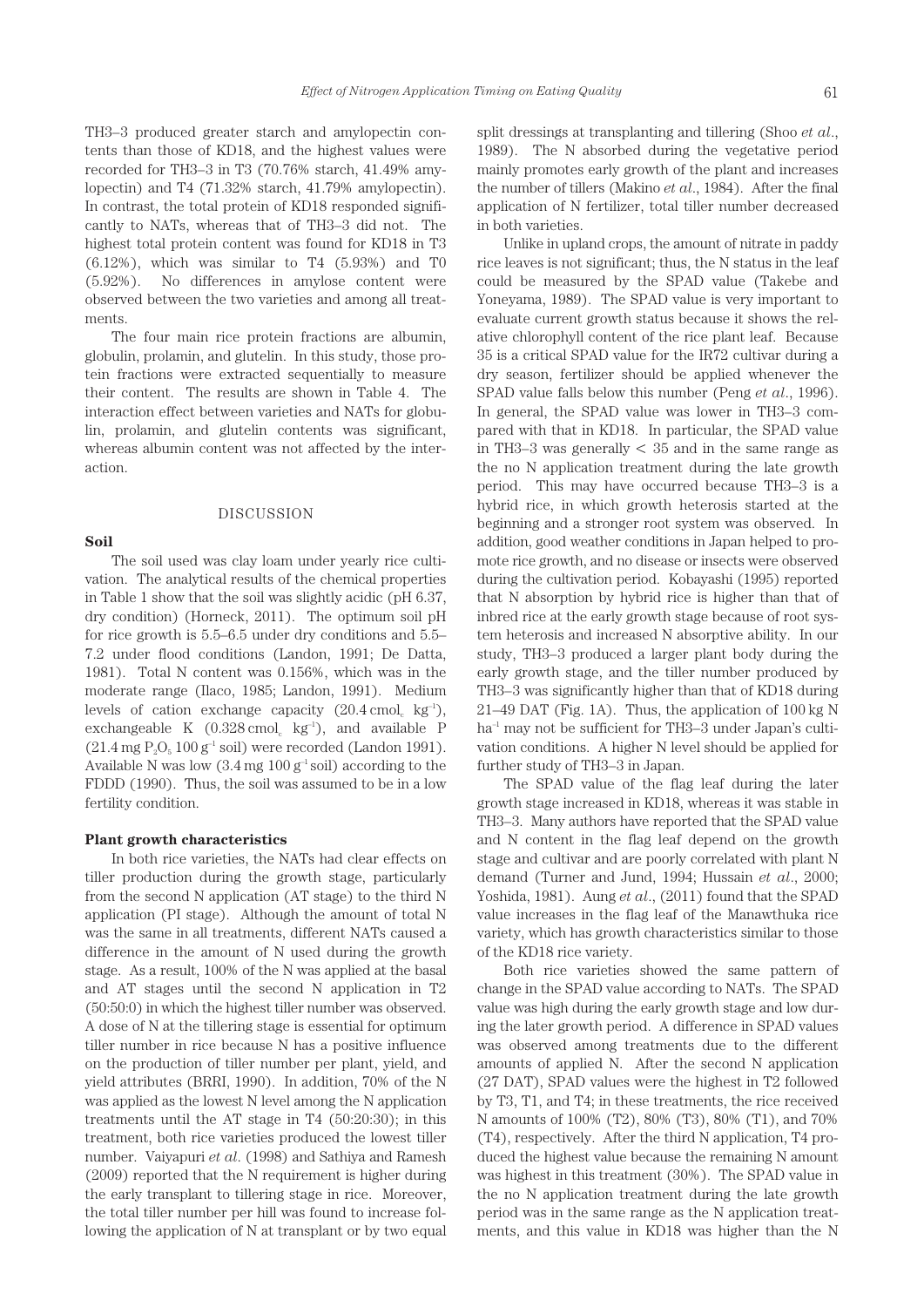application treatments at harvesting time. A possible explanation is that in the no N application treatment, the body of the rice plant formed using only N from the soil, producing the minimum tiller number and lowest SPAD value. Because of smallness of the plant body, in the late growth stage, photosynthesis may have been sufficient in providing the plant with organic matter.

#### **Yield components**

Panicle number was highest in the T2 treatment in both varieties (Table 3), indicating that more tillers were produced during the early growth stage, and more panicles were obtained during the later growth stage. This result may have occurred because of the number of tillers per hill, and T2 produced the highest value in both varieties (Fig. 1A). Moreover, TH3–3 responded significantly to NATs (highest panicle numbers in T2 and T3), indicating that a heavy application of N during the early growth stage significantly increased the panicle number in the hybrid rice.

The grain yield in the no N application treatment is an indicator of soil N supply capacity; it responds to mineralizable soil N, as pointed out by Wilson *et al*., (1994b). The grain yields were  $34.01$  g pot<sup>-1</sup> for KD18 and  $37.23$  g pot–1 for TH3–3 were significantly lower than those in the N application treatments in both varieties (Fig. 3).

Among the yield components, significant differences were observed in the panicle number per hill and the percentage of filled seed (Table 3). Spikelet number per panicle and 1000–grain weight were not different. These results suggest that the significant difference in grain weight mainly came from the difference in panicle number per hill and the percentage of filled seed. The highest number of panicles per hill and the percentage of filled seed in T2 and T4 resulted in the highest grain weight compared with other KD18 treatments. The highest values of those parameters in T2 and T3 resulted in the highest grain weight in TH3–3.

In the T1, T2, and T3 treatments, the TH3–3 hybrid rice produced a significantly higher percentage of filled seed and grain weight than those in T4, indicating that TH3–3 might be sensitive to low N level at the active tillering stage.

#### **Quality parameters**

Starch is the main component of milled rice and accounts for up to 95% of the dry matter. Starch is related to the cooking and eating quality of rice (Fitzgerald *et al*., 2009). Starch consists of amylose and amylopectin, and the proportion of these components varies in different cultivars (Singh *et al*., 2006). In our experiment, TH3–3 produced higher starch and amylopectin content in late NATs and was lower in T2 when the fertilizer was applied at the basal and the active tillering stages (Table 4). Chen *et al*. (2006) suggested that adding N during the late reproductive growth stage helps alleviate the negative effects of catabolism; that is, translocation of N from leaves and stems to panicles, allowing plants to maintain higher photosynthetic rates in green tissues. The total protein content in TH3–3 did not respond to NATs. This might be because N was not completely translocated to the sink (spikelets), and it remained in stems and leaves to maintain photosynthetic activity. This could be related to the pattern of change in the SPAD value in this rice cultivar (Fig. 1B). The SPAD value was maintained at about 33 until harvest time. Islam *et al*. (1996) reported that the response of grain protein to an application of N fertilizer is cultivar dependent. In contrast to the TH3–3 hybrid rice, in the KD18 cultivar late NAT resulted in a significant difference in total protein content. The highest total protein content was recorded in the late N applications of T3 and T4. However, no difference in carbohydrate (starch, amylose, and amylopectin) content was observed among treatments.

The main fractions of rice grain protein are albumin, globulin, prolamin, and glutelin based on their solubility. Grain albumin and globulin are mainly stored in the outer layer, whereas glutelin and prolamin are concentrated in the endosperm (Yamagata *et al*., 1982). Rice proteins have good nutritional quality because they are mostly composed of glutelins, which are nutritionally more important than prolamins owing to their greater digestibility by humans and higher lysine concentration (Cagampang *et al*., 1996; Islam *et al*., 1996; Zang *et al*., 2008). Moreover, some albumins and globulins are allergenic proteins in patients with kidney disease; thus a breeding program has been conducted to produce hypoallergenic rice cultivars (Zang *et al*., 2008). Interestingly, we found that the timing of the N application affected the content of the protein fractions in the two rice cultivars (Table 4). However, it is necessary to repeat and continue these experiments with different N application ratios at different critical rice growth stages for additional verification.

#### CONCLUSION

NATs had significant effects on the growth characteristics of the two rice varieties studied. The highest grain weight was found in T4 (50:20:30) for the inbred rice and in T3 (50:30:20) for the hybrid rice.

The starch and amylopectin content of hybrid rice increased following the late N application. Amylopectin was produced in greater amounts in T3 and T4, and in significantly lower amounts in T2 (50:50:0) without N at the panicle initiation stage. The inbred rice responded to NATs in terms of an increase in protein content in T3. Thus, we suggest that the inbred KD18 rice variety should receive N fertilizer at the late stage to increase protein content. This method would increase starch and amylopectin contents in the TH3–3 hybrid rice cultivar.

## ACKNOWLEDGEMENT

This study was supported by Japanese Grant Aid for Human Resource Development Scholarship (JDS) program. We would like to give our thanks to JICA project and Professor Yoshimura Atsushi, Plant Breeding Laboratory, Faculty of Agriculture, Kyushu University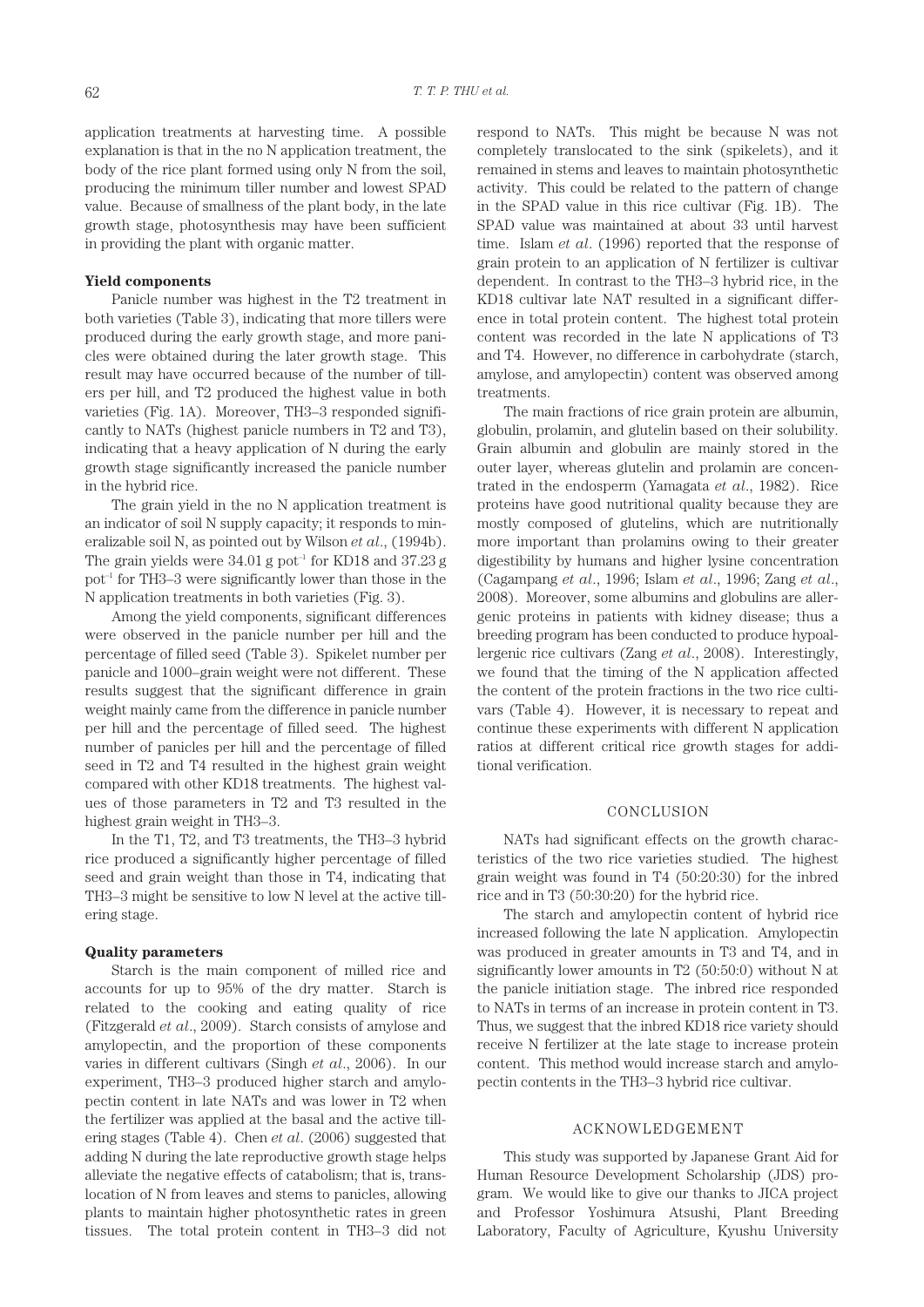for providing rice seeds.

#### REFERENCES

- Angus, J. F., M. Ohnishi, T. Horie and L. Williams 1994 A preliminary study to predict net nitrogen mineralization in a flooded rice soil using anaerobic incubation. *Aust. J. Exp Agr*., **34**: 995–999
- Artacho, P., C. Bonomelli and F. Meza 2009 Nitrogen application in irrigated rice growth in Mediterranean conditions: Effects on grain yield, dry matter production, nitrogen uptake, and nitrogen use efficiency. *J. Plant Nutr*., **32**: 1574–1593
- BRRI (Bangladesh Rice Research Institute) 1990 Nitrogen response of promising variety. *Annual Report Bangladesh Rice Research Institute*, Joydebpur, Gazipur. p. 95
- Bouman, B. A. M., E. Humphreys, T. P. Tuong, R. Barker and L. S. Donald 2007 Rice and water. *Adv. Agron*., **92**: 187–237
- Cataldo, D. A., L. E. Schrader and V. L. Youngs 1974 Analysis by digestion and colorimetric assay of total nitrogen in plant tissues high in nitrate. *Crop Sc*., **14**: 854−856
- Dastan, S., M. Siavoshi, D. Zakavi, A. Ghanbaria–malidarreh, R. Yadi, D. E. Ghorbannia and A. R. Nasiri 2012 Application of nitrogen and silicon rates on morphological and chemical lodging related characteristics in rice (*Oryza sativa* L.) north of Iran. *J. Agri. Sci*., **4**: 12–18
- De Datta, S. K. 1981 *Principles and practices of rice production*. New York, USA: John Wiley & Sons publisher
- De Datta, S. K., W. N. Obcemea, and R. K. Jana 1972 Protein content of rice grain as affected by nitrogen fertilizer and some triazines and substituted ureas. *Agron. J*., **64**: 785–788
- De–Xi, L., F. Xiao–Hui, H. Fena, Z. Hong–Tao and L. Jia–Fa 2007 Ammonia volatilization and nitrogen utilization efficiency in response to urea application in rice fields of the Taihu Lake Region, China. *Pedosphere*, **17**: 639–645
- Dilz, K., D. S. Jenkinson and K. A. Smith 1988 Nitrogen Efficiency in Agricultural Soils. Edited by D. S. Jenkinson and K. A. Smith. Elsevier Applied Science, London and New York, pp. 1–26
- Dobermann, A. and T. Fairhurst 2000 Rice: Nutrient disorders & nutrient management. Philippines: International Rice Research Institute. Potash and Photphorous Institute/ Potash and Photphorous Institute of Canada
- Eckert, D. 2011 Nitrogen. *In* "Efficient Fertilizer Use Manual". The Mosaic Company. Suite E490, 3033 Campus Drive Plymouth, Minnesota 55441. USA: Atria Corporate Center
- FPDD 1990 *Literature review on soil fertility investigation in Nigeria*. Fertilizer Procurement and Distribution Division, Federal Ministry of Agriculture and Natural Resources, Lagos, Nigeria
- Fitzgerald, M. A., S. R. McCouch and R. D. Hall 2009 Not just a grain of rice: The quest for quality. *Trends Plant Sci*., **14**: 133–139
- Furukawa, S., T. Mizuma, Y. Kiyokawa, T. Masumura, K. Tanaka and Y. Wakai 2003 Distribution of storage proteins in low– glutelin rice seed determined using a fluorescent antibody. *J. Biosci. Bioeng*., **96**: 467–473
- Hirzel, J., A. Pedreros and K. Corder 2011 Effect of nitrogen rates and split nitrogen fertilization on grain yield and its components in flooded rice. *Chilean J. Agr. Res*., **71**:437–444
- Homl J., I. Bjorck, A. Drews and N. G. Asp 1986 A rapid method for the analysis of starch. *Starch*, **38**: 24–226
- Horneck D. A., D. M. Sullivan, J. S. Owen and J. M. Hart 2011 *Soil Test Interpretation Guide*. Extension service, Oregon State University. USA: 1500 SW Jefferson Way, Corvallis, OR 97331
- Ilaco, B. V. 1985 *Agricultural Compendium: For rural development in the tropics and subtropics*. Elsevier, Amsterdam/ Oxford/ New York/ Tokyo
- Islam, N., S. Inanaga, N. Chishaki and T. Horiguchii 1996 Effect of N top–dressing on protein content in japonica and indica rice grains. *Cereal Chem*., **73**: 571–573
- Jing, Q., B. Bouman, H. van Keulen, H. Hengsdijk, W. Cao and T. Dai 2008 Disentangling the effect of environmental factors on yield and nitrogen uptake of irrigated rice in Asia. *Agr. System*, **98**: 177–188
- Juliano, B. O. 1971 A simplified assay for milled–rice amylose. *Cereal Sci. Today*, **16**: 34–38
- Juliano, B. O. 1979 The chemical basic of rice grain quality. *In*: Proceedings of the workshop on Chemical Aspects of Rice Grain Quality. Los Banos, Laguna, Philippines: International Rice Research Institute, pp. 69–90
- Juliano, B. O. 1993 Rice in Human Nutrition. *Food and Nutrition Series No. 26*. Rome, Italy: Food and Agriculture Organization of the United Nations. Los Banos, Philippines: International Rice Research Institute
- Juliano, B. O. 1994 Polysaccharides, proteins, and lipits of rice. *In* "Rice Chemistry and Technology", ed by B. O. Juliano, St. Paul, USA: The American Association of Cereal Chemists, pp. 98–141
- Kobayashi, M., F. Kubota, K. Hirao and W. Agata 1995 Characteristic of photosynthesis and matter partitioning in leading hybrid rice, Oryza sativa L., Bred in China. *J. Fac. Agr. Kyushu Univ*., **39**: 175–182
- Landon, J. R. 1991 *Booker Tropical soil manual*: A handbook of soil survey and agriculture land evaluation in the tropical and sub tropical. New York, NY 10017, USA: 8th Floor, 711 3rd Avenue. Routledge publishers
- MARD (Ministry of Agriculture and Rural Development). 2009 *575 giong cay trong nong nghiep moi*. Ha Noi, Viet Nam: The Nong Nghiep publisher
- Mae, T. 1997 Physiological nitrogen efficiency in rice: Nitrogen utilization, photosynthesis, and yield potential. *Plant Soil*, **196**: 201–210
- Makino, A., T. Mae and K. Okira 1984 Relation between nitrogen and ribulose–1,5–bisphosphate carboxylase in rice leaves from emergence through senescence. *Plant Cell Physiol*., **25**: 429
- Motavalli, P. P., K. A. Kelling and J. C. Converse 1989 First–year nutrient availability from injected dairy manure. *J. Environ. Qual*., **18**: 180−185
- Muramoto, J., I. Goto and M. Ninaki 1992 Rapid analysis of exchangeable cation and cation exchange capacity (CEC) of soils by shaking extraction method. *Jpn. J. Soil Sci. Plant Nutr*., **63**: 210−215 (in Japanease with English summary)
- Nangju, D. and S. K. De Datta 1970 Effect of time of harvest and nitrogen level on yield and grain breakage in transplanted rice. *Agron. J*., **62**: 486–474
- Ohyama, T., M. Ito, K. Kobayashi, S. Araki, S. Yasuyoshi, O. Sasaki, T. Yamazaki, K. Soyama, R. Tanemura, Y. Mizuno and T. Ikarashi 1991 Analytical procedures of N, P, K contents in plant and manure materials using  $H<sub>a</sub>SO<sub>a</sub>-H<sub>a</sub>O<sub>a</sub>$  Kjeldahl digestion method. *Mem. Fac. Agr. Niigata Univ*., **43**: 110−120 (in Japanease with English summary)
- Peng, S., F. V. Garcia, R. C. Laza, A. L. Sanico, R. M. Visperas and K. G. Cassman 1996 Increased N–use efficiency using a chlorophyll meter on high–yielding irrigated rice. *Field Crop. Res*., **47**: 243–252
- Perez, C. M., B. O. Juliano, S. P. Liboon, J. M. Alcantara and K. G. Cassman 1996 Effects of late nitrogen fertilizer application on head rice yield, protein content, and grain quality of rice. *Cereal Chem*., **73**: 556–560
- Sahrawat, K. L. 1983 Nitrogen availability indexes for submerged rice soil. *Adv. Agron*., **36**: 415–451
- Sahrawat, K. L. 2006 Plants nutrients: sufficiency and requirements. *In* "*Encyclopedia of soil science*", Second edition, ed. by R. Lal, Philadelphia, Pennsylvania, USA: Taylor and Francis, pp. 1306–1310
- Shoo, N. C., R. K. Mishra and J. P. Mohanty 1989 Response of aged seedlings of transplanted rice to split application of nitrogen. 1. Effect of single versus split application of nitrogen on growth and physiological growth parameters of rice. *Orissa J. Agr. Res*., **2**: 194–195
- Singh U., J. K. Ladha, E. G. Castillo, G. Punzalan, A. Tirol–Padre and M. Duqueza. 1998 Genotypic variation in nitrogen use